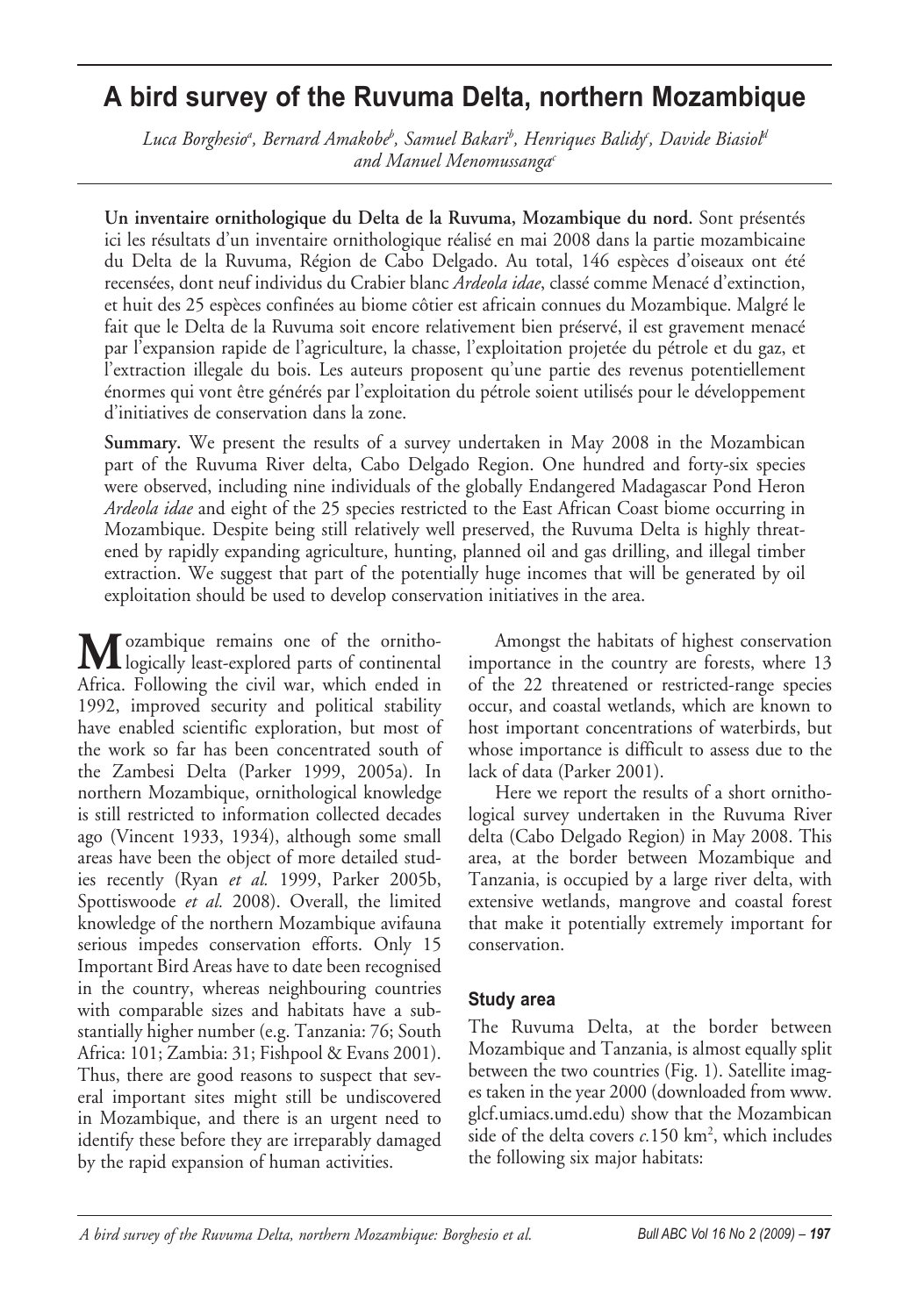- **Mangrove** (*c.*80–90 km<sup>2</sup>) largely dominated by *Rhizophora mucronata*, which in places forms dense stands up to 20 m tall (Fig. 2). Other common species include *Avicennia marina*, *Sonneratia alba*, *Bruguiera gymnorhiza*, *Ceriops tagal* and *Xylocarpum granatum*.
- **Sandy beaches** (10–12 linear km) usually bordered by a belt of the palm *Hyphaene coriacea* along the inland side.
- **Mudflats** (15 km<sup>2</sup>) usually with a scattered cover of low *Avicennia marina* bushes.
- **Grassland/bush** (15 km<sup>2</sup>; Fig. 3); at the time of the survey (shortly after the end of the rains) this was dominated by tall grasses (1–2 m tall) with scattered bushes (S*trychnos spinosa*, *Hyphaene coriacea*, *Guettarda speciosa*, *Ochna* spp.) and trees (*Parinari curatellifolia*, *Tamarindus indica*, *Acacia* spp.). Probably this habitat is maintained by frequent dry-season fires whose traces are easy to observe.
- **Thicket/forest** (20 km<sup>2</sup>; Fig. 3), with canopy 10–20 m tall and dominated by *Brachystegia* spp., *Afzelia quanzensis*, *Ozoroa obovata*, *Albizia glaberrima*, *Commiphora serrata*; the undergrowth usually comprises species such as *Rawsonia lucida*, *Erythroxylon emarginatum*, *E. platyclados*, *Suregada zanzibarica*.
- • **Freshwater wetlands** (*c.*1 km2 ; Fig. 4), usually represented by small ponds (100–500 m diameter) with dense aquatic vegetation (Cyperaceae and Graminaceae). According to local people, the largest of these ponds do not dry out, even in the dry season.

We spent most of the survey period on Ilha Suafo, a small, triangular-shaped island fringed by dense mangrove and with an interior of grassland and thicket/forest (Fig. 1). Ilha Suafo has a small, but rapidly growing, human population (200–400 inhabitants), which practices fishing and agriculture (rice, maize, cassava). From 6 to 17 May we camped at a site called Kasharifu (10°29'S 40°30'E), in the north of Ilha Suafo, and from 18 to 21 May at Asharati, in the south of the island. We also occasionally visited the mainland (Quionga and Namoto) but made few ornithological observations there, as we mainly searched for small mammals.

## **Methods**

Birds were identified by their calls, visual observations and mist-netting. Boat trips were made in the mangrove channels and along the sea coast (Fig. 1), although these were impeded by strong winds. Mist-netting was undertaken at four sites (three grassland/bush and one thicket/forest) at Kasharifu and one site at Asharati (thicket/forest). At each of these 9–15 mist-nets were opened from 05.00 to 10.00 hrs and from 16.00 to 17.30 hrs. Captured birds were banded using rings of the East African ringing scheme.

## **Results**

# *Birds*

One hundred and forty-six species were observed (Table 1), including eight of the 25 species restricted to the East African Coast biome occurring in Mozambique (Fishpool & Evans 2001). Although the majority of the species that we observed were typical of open or aquatic habitats, we also found a substantial number of forest-dependent species, including Ayres's Hawk Eagle *Hieraaetus ayresii*, Crested Guineafowl *Guttera pucherani*, Trumpeter Hornbill *Bycanistes bucinator*, Eastern Nicator *Nicator gularis*, Blue-mantled Crested Flycatcher *Trochocercus cyanomelas* and Green Twinspot *Mandingoa nitidula*.

**Table 1.** Bird species recorded in the Ruvuma Delta, including information on relevant habitats utilised. Species marked with an asterisk are endemic to the East African Coastal biome (Fishpool & Evans 2001).

**Tableau 1.** Espèces d'oiseaux observées dans le Delta de la Ruvuma, avec indication des habitats utilisés. Les espèces marquées d'un astérisque sont endémiques au biome côtier est africain (Fishpool & Evans 2001).

|                                    | Sandy beaches<br>Mangroves<br>Mudflats<br>Grassland / bus <br>Thicket / forest<br>Wetlands<br>Agriculture |   |  | nash<br>L |   |  |
|------------------------------------|-----------------------------------------------------------------------------------------------------------|---|--|-----------|---|--|
| Common name/Scientific name        |                                                                                                           |   |  |           |   |  |
| Ardeidae                           |                                                                                                           |   |  |           |   |  |
| Dwarf Bittern Ixobrychus sturmii   |                                                                                                           |   |  |           | X |  |
| Madagascar Pond Heron Ardeola idae |                                                                                                           |   |  |           | X |  |
| Cattle Egret Bubulcus ibis         |                                                                                                           | X |  |           | χ |  |
| Striated Heron Butorides striata   |                                                                                                           | X |  |           |   |  |
| Dimorphic Egret Egretta dimorpha   | X                                                                                                         | X |  |           |   |  |
| Great White Egret Egretta alba     | X                                                                                                         |   |  |           |   |  |
| Goliath Heron Ardea goliath        |                                                                                                           | X |  |           |   |  |
| Scopidae                           |                                                                                                           |   |  |           |   |  |
| Hamerkop Scopus umbretta           | X                                                                                                         | X |  |           | χ |  |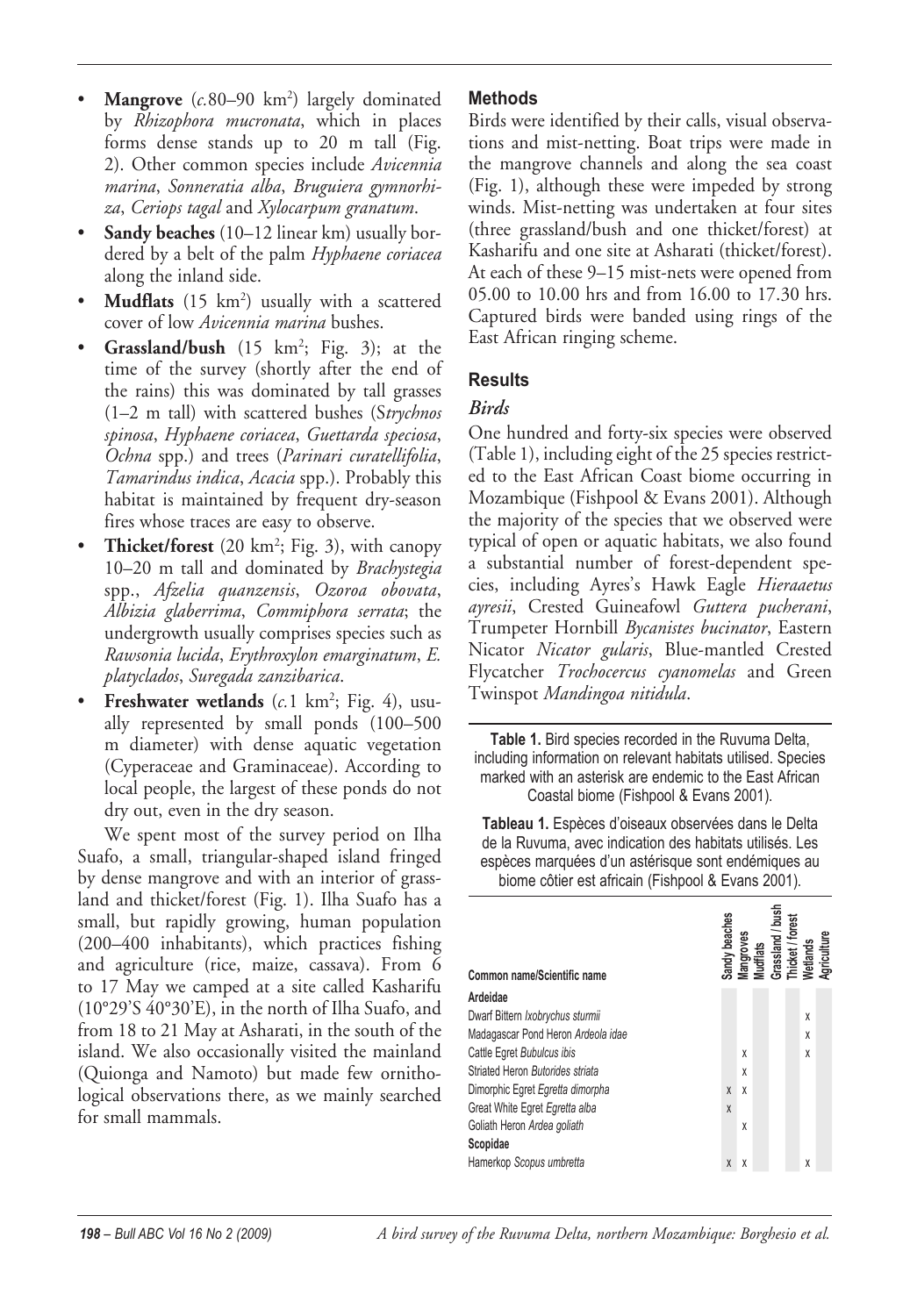|                                                   | Sandy beaches | Mangroves    | <b>Mudflats</b> | Grassland / bush<br>Thicket / forest |              | Wetlands | Agriculture |                                                  | Sandy beaches | Mangroves<br><b>Mudflats</b> | Grassland / bush | Thicket / forest | Wetlands<br>Agriculture |
|---------------------------------------------------|---------------|--------------|-----------------|--------------------------------------|--------------|----------|-------------|--------------------------------------------------|---------------|------------------------------|------------------|------------------|-------------------------|
| Common name/Scientific name                       |               |              |                 |                                      |              |          |             | Common name/Scientific name                      |               |                              |                  |                  |                         |
| Ciconiidae                                        |               |              |                 |                                      |              |          |             | Cuculidae                                        |               |                              |                  |                  |                         |
| African Openbill Stork Anastomus lamelligerus     | X             |              |                 |                                      |              | χ        |             | Jacobin Cuckoo Clamator jacobinus                |               |                              | Χ                |                  | Χ                       |
| Woolly-necked Stork Ciconia episcopus             | X             |              |                 |                                      |              |          |             | Klaas's Cuckoo Chrysococcyx klaas                |               |                              | χ                | χ                |                         |
| Saddle-billed Stork Ephippiorhynchus senegalensis | X             |              |                 |                                      |              |          |             | Didric Cuckoo Chrysococcyx caprius               |               |                              | χ                | χ                |                         |
| <b>Threskiornithidae</b>                          |               |              |                 |                                      |              |          |             | White-browed Coucal Centropus superciliosus      |               |                              | χ                |                  | Χ                       |
| Hadada Ibis Bostrychia hagedash                   |               | χ            |                 |                                      |              | Χ        |             | Strigidae                                        |               |                              |                  |                  |                         |
| Anatidae                                          |               |              |                 |                                      |              |          |             | African Wood Owl Strix woodfordii                |               | Χ                            |                  |                  |                         |
| White-faced Whistling Duck Dendrocygna viduata    |               |              |                 |                                      |              | X        |             | Caprimulgidae                                    |               |                              |                  |                  |                         |
| Egyptian Goose Alopochen aegyptiaca               |               |              |                 |                                      |              | X        |             | Square-tailed Nightjar Caprimulgus fossii        |               |                              | χ                |                  |                         |
| Spur-winged Goose Plectropterus gambensis         |               |              |                 |                                      |              | χ        |             | Fiery-necked Nightjar Caprimulgus pectoralis     |               |                              | χ                |                  |                         |
| Red-billed Teal Anas erythrorhyncha               |               |              |                 |                                      |              | X        |             | Apodidae                                         |               |                              |                  |                  |                         |
| Accipitridae                                      |               |              |                 |                                      |              |          |             | Mottled Spinetail Telacanthura ussheri           |               |                              |                  |                  | X                       |
| Bat Hawk Macheiramphus alcinus                    |               |              |                 | χ                                    | X            |          |             | African Palm Swift Cypsiurus parvus              |               |                              |                  |                  | X                       |
| <b>Black Kite Milvus migrans</b>                  | Χ             | $\pmb{\chi}$ | $\mathsf X$     | χ                                    |              |          | Χ           | Little Swift Apus affinis                        |               |                              |                  |                  | X                       |
| African Fish Eagle Haliaeetus vocifer             | X             | χ            |                 |                                      |              |          |             | Coliidae                                         |               |                              |                  |                  |                         |
| Black-chested Snake Eagle Circaetus pectoralis    |               |              |                 |                                      |              |          | Χ           | Red-faced Mousebird Urocolius indicus            |               |                              | χ                |                  | X                       |
| Brown Snake Eagle Circaetus cinereus              |               |              |                 | χ                                    | $\mathsf{X}$ |          |             | Alcedinidae                                      |               |                              |                  |                  |                         |
| Bateleur Terathopius ecaudatus                    |               |              |                 | χ                                    | χ            |          | χ           | Brown-hooded Kingfisher Halcyon albiventris      |               |                              |                  |                  | X                       |
| African Harrier Hawk Polyboroides typus           |               |              |                 | χ                                    | χ            |          |             | Mangrove Kingfisher* Halcyon senegaloides        |               | Χ                            |                  |                  |                         |
| African Goshawk Accipiter tachiro                 |               |              |                 |                                      | Χ            |          | Χ           | Striped Kingfisher Halcyon chelicuti             |               |                              |                  |                  | X                       |
| Ayres's Hawk Eagle Hieraaetus ayresii             |               |              |                 |                                      | χ            |          |             | African Pygmy Kingfisher Ceyx pictus             |               |                              |                  |                  | χ                       |
| Numididae                                         |               |              |                 |                                      |              |          |             | Malachite Kingfisher Alcedo cristata             |               |                              |                  |                  | Χ                       |
| Crested Guineafowl Guttera pucherani              |               |              |                 |                                      | χ            |          |             | Pied Kingfisher Ceryle rudis                     |               |                              |                  |                  | Χ                       |
| Helmeted Guineafowl Numida meleagris              |               |              |                 | χ                                    |              |          |             | Meropidae                                        |               |                              |                  |                  |                         |
| Phasianidae                                       |               |              |                 |                                      |              |          |             | Little Bee-eater Merops pusillus                 |               |                              | χ                |                  | Χ                       |
| Harlequin Quail Coturnix delegorguei              |               |              |                 | Χ                                    |              |          |             | Swallow-tailed Bee-eater Merops hirundineus      |               |                              | χ                |                  | X                       |
| Crested Francolin Francolinus sephaena            |               |              |                 | X                                    |              |          |             | Madagascar Bee-eater Merops superciliosus        |               |                              | X                |                  | Χ                       |
| Jacanidae                                         |               |              |                 |                                      |              |          |             | Coraciidae                                       |               |                              |                  |                  |                         |
| African Jacana Actophilornis africanus            |               |              |                 |                                      |              | χ        |             | Lilac-breasted Roller Coracias caudatus          |               |                              |                  | χ                | X                       |
| Dromadidae                                        |               |              |                 |                                      |              |          |             | Broad-billed Roller Eurystomus glaucurus         |               |                              |                  | χ                |                         |
| Crab-plover Dromas ardeola                        | X             |              |                 |                                      |              |          |             | Phoeniculidae                                    |               |                              |                  |                  |                         |
| Recurvirostridae                                  |               |              |                 |                                      |              |          |             | Common Scimitarbill Rhinopomastus cyanomelas     |               |                              |                  | χ                |                         |
| Black-winged Stilt Himantopus himantopus          |               |              |                 |                                      |              | χ        |             | <b>Bucerotidae</b>                               |               |                              |                  |                  |                         |
| <b>Burhinidae</b>                                 |               |              |                 |                                      |              |          |             | Crowned Hornbill Tockus alboterminatus           |               |                              |                  | χ                | X                       |
| Water Thick-knee Burhinus vermiculatus            |               | χ            |                 |                                      |              |          |             | Trumpeter Hornbill Bycanistes bucinator          |               |                              |                  | Χ                |                         |
| Spotted Thick-knee Burhinus capensis              |               |              |                 | χ                                    |              |          |             | Capitonidae                                      |               |                              |                  |                  |                         |
| Charadriidae                                      |               |              |                 |                                      |              |          |             | Yellow-rumped Tinkerbird Pogoniulus bilineatus   |               | χ                            |                  | Χ                |                         |
| Three-banded Plover Charadrius tricollaris        |               |              | Χ               |                                      |              |          |             | Yellow-fronted Tinkerbird Pogoniulus chrysoconus |               |                              |                  | X                |                         |
| White-fronted Plover Charadrius marginatus        | χ             | χ            | $\chi$          |                                      |              |          |             | Picidae                                          |               |                              |                  |                  |                         |
| Greater Sand Plover Charadrius leschenaultii      | χ             |              |                 |                                      |              |          |             | Green-backed Woodpecker Campethera cailliautii   |               |                              | χ                | Χ                |                         |
| Scolopacidae                                      |               |              |                 |                                      |              |          |             | Cardinal Woodpecker Dendropicos fuscescens       |               |                              | χ                | χ                |                         |
| Sanderling Calidris alba                          | X             |              |                 |                                      |              |          |             | Bearded Woodpecker Dendropicos namaquus          |               |                              |                  | Χ                | X                       |
| Whimbrel Numenius phaeopus                        | χ             | X            |                 |                                      |              |          |             | Alaudidae                                        |               |                              |                  |                  |                         |
| Terek Sandpiper Xenus cinereus                    | χ             | Χ            |                 |                                      |              |          |             | Flappet Lark Mirafra rufocinnamomea              |               |                              | χ                |                  |                         |
| Sternidae                                         |               |              |                 |                                      |              |          |             | Hirundinidae                                     |               |                              |                  |                  |                         |
| Greater Crested Tern Sterna bergii                | Χ             |              |                 |                                      |              |          |             | Lesser Striped Swallow Cercropis abyssinica      |               |                              |                  |                  | Χ                       |
| Lesser Crested Tern Sterna bengalensis            | X             |              |                 |                                      |              |          |             | Wire-tailed Swallow Hirundo smithii              |               |                              | χ                |                  | Χ                       |
| Columbidae                                        |               |              |                 |                                      |              |          |             | Barn Swallow Hirundo rustica                     |               |                              | χ                |                  | Χ                       |
| African Green Pigeon Treron calvus                |               |              |                 |                                      | Χ            |          |             | Motacillidae                                     |               |                              |                  |                  |                         |
| Tambourine Dove Turtur tympanistria               |               |              |                 |                                      | χ            |          |             | African Pied Wagtail Motacilla aguimp            |               |                              |                  |                  | Χ                       |
| Emerald-spotted Wood Dove Turtur chalcospilos     |               |              |                 | χ                                    | Χ            |          |             | Grassland Pipit Anthus cinnamomeus               | Χ             |                              | χ                |                  |                         |
| Red-eyed Dove Streptopelia semitorquata           |               |              |                 |                                      | Χ            |          | χ           | Woodland Pipit Anthus nyassae                    |               | X                            |                  |                  | Χ                       |
| Ring-necked Dove Streptopelia capicola            |               |              |                 | χ                                    | Χ            |          | χ           | Yellow-throated Longclaw Macronyx croceus        |               |                              | χ                |                  |                         |
| Psittacidae                                       |               |              |                 |                                      |              |          |             | Campephagidae                                    |               |                              |                  |                  |                         |
| Brown-headed Parrot* Poicephalus cryptoxanthus    |               |              |                 |                                      | χ            |          | X           | Black Cuckooshrike Campephaga flava              |               |                              |                  | Χ                |                         |

*A bird survey of the Ruvuma Delta, northern Mozambique: Borghesio et al. Bull ABC Vol 16 No 2 (2009) – 199*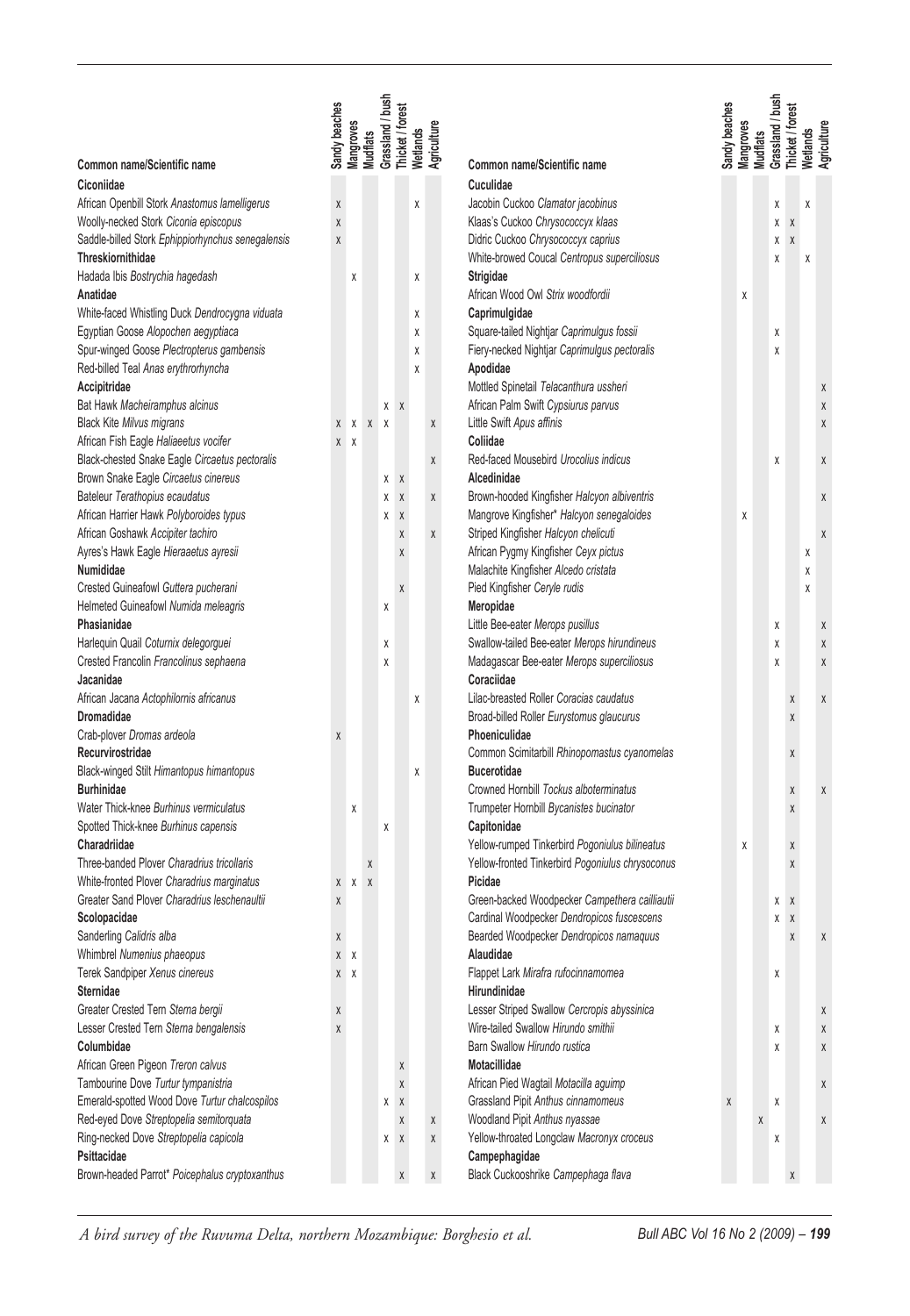| Common name/Scientific name                                                     | Sandy beaches | <b>Mangroves</b> | <b>Mudflats</b> | Grassland / bush | Thicket / forest | Wetlands | Agriculture                                                                                                | Grassland / bush<br>Sandy beaches<br>Thicket / forest<br><b>Mangroves</b><br>Wetlands<br>Agriculture<br><b>Mudflats</b><br>Common name/Scientific name |
|---------------------------------------------------------------------------------|---------------|------------------|-----------------|------------------|------------------|----------|------------------------------------------------------------------------------------------------------------|--------------------------------------------------------------------------------------------------------------------------------------------------------|
| Pycnonotidae                                                                    |               |                  |                 |                  |                  |          |                                                                                                            | Ploceidae                                                                                                                                              |
| Sombre Greenbul Andropadus importunus                                           |               |                  |                 | χ                | χ                |          | χ                                                                                                          | Spectacled Weaver Ploceus ocularis<br>χ<br>Χ                                                                                                           |
| Yellow-bellied Greenbul Chlorocichla flaviventris                               |               |                  |                 |                  | χ                |          |                                                                                                            | Yellow Weaver Ploceus subaureus<br>χ<br>$\mathsf{X}$<br>χ                                                                                              |
| Fischer's Greenbul* Phyllastrephus fischeri                                     |               |                  |                 | χ                | χ                |          |                                                                                                            | Village Weaver Ploceus cucullatus<br>χ<br>X X                                                                                                          |
| Common Bulbul Pycnonotus barbatus                                               |               |                  |                 | χ                | χ                |          | Χ                                                                                                          | Thick-billed Weaver Amblyospiza albifrons<br>χ                                                                                                         |
| Eastern Nicator Nicator gularis                                                 |               |                  |                 |                  | Χ                |          |                                                                                                            | Red-headed Quelea Quelea erythrops<br>χ<br>Χ                                                                                                           |
| Turdidae                                                                        |               |                  |                 |                  |                  |          |                                                                                                            | Red-billed Quelea Quelea quelea<br>χ<br>Χ                                                                                                              |
| Red-capped Robin Chat Cossypha natalensis                                       |               |                  |                 |                  | Χ                |          |                                                                                                            | Zanzibar Bishop* Euplectes nigroventris                                                                                                                |
| Bearded Scrub Robin Cercotrichas quadrivirgata                                  |               | χ                |                 | χ<br>χ           | χ                |          | χ                                                                                                          | χ<br>Black-winged Bishop Euplectes hordeaceus<br>χ                                                                                                     |
| Sylviidae                                                                       |               |                  |                 |                  |                  |          |                                                                                                            | Yellow Bishop Euplectes capensis                                                                                                                       |
|                                                                                 |               |                  |                 |                  |                  | χ        |                                                                                                            | χ<br>Estrildidae                                                                                                                                       |
| Little Rush Warbler Bradypterus baboecala<br>Red-faced Crombec Sylvietta whytii |               |                  |                 |                  |                  |          |                                                                                                            | Green Twinspot Mandingoa nitidula                                                                                                                      |
|                                                                                 |               |                  |                 | χ                | Χ                |          |                                                                                                            | Χ<br>Common Waxbill Estrilda astrild                                                                                                                   |
| Willow Warbler Phylloscopus trochilus<br>Cisticolidae                           |               |                  |                 | χ                |                  |          |                                                                                                            | χ<br>Χ                                                                                                                                                 |
|                                                                                 |               |                  |                 |                  |                  |          |                                                                                                            | Red-throated Twinspot Hypargos niveoguttatus<br>χ<br>Χ                                                                                                 |
| Red-faced Cisticola Cisticola erythrops                                         |               |                  |                 | χ                |                  |          |                                                                                                            | Green-winged Pytilia Pytilia melba<br>χ<br>Χ<br>Χ                                                                                                      |
| Croaking Cisticola Cisticola natalensis                                         |               |                  |                 | χ                |                  |          |                                                                                                            | Red-billed Firefinch Lagonosticta senegala<br>χ<br>$\sf X$<br>$\mathsf X$                                                                              |
| Siffling Cisticola Cisticola brachypterus                                       |               |                  |                 | χ                |                  |          |                                                                                                            | Bronze Mannikin Lonchura cucullata<br>Χ                                                                                                                |
| Zitting Cisticola Cisticola juncidis                                            |               |                  | Χ               | χ                |                  |          |                                                                                                            | Black-and-white Mannikin Lonchura bicolor<br>Χ                                                                                                         |
| Tawny-flanked Prinia Prinia subflava                                            |               |                  |                 | χ                | χ                | $X$ $X$  |                                                                                                            | Magpie Mannikin Lonchura fringilloides<br>Χ                                                                                                            |
| Yellow-breasted Apalis Apalis flavida                                           |               |                  |                 | χ                | χ                |          |                                                                                                            | Viduidae                                                                                                                                               |
| Green-backed Camaroptera Camaroptera brachyura                                  |               |                  |                 | χ                | χ                |          | Χ                                                                                                          | Pin-tailed Whydah Vidua macroura<br>χ<br>Χ                                                                                                             |
| Muscicapidae                                                                    |               |                  |                 |                  |                  |          |                                                                                                            | Fringillidae                                                                                                                                           |
| Southern Black Flycatcher Melaenornis pammelaina                                |               |                  |                 |                  |                  |          | Χ                                                                                                          | Yellow-fronted Canary Serinus mozambicus<br>χ<br>Χ                                                                                                     |
| Grey Tit-Flycatcher Myioparus plumbeus                                          |               |                  |                 | χ                |                  |          |                                                                                                            |                                                                                                                                                        |
| Monarchidae                                                                     |               |                  |                 |                  |                  |          |                                                                                                            |                                                                                                                                                        |
| Blue-mantled Crested Flycatcher Trochocercus cyanomelas                         |               |                  |                 |                  | χ                |          |                                                                                                            |                                                                                                                                                        |
| African Paradise Flycatcher Terpsiphone viridis                                 |               | χ                |                 | χ                | χ                |          |                                                                                                            | Captions to figures on opposite page                                                                                                                   |
| Platysteiridae                                                                  |               |                  |                 |                  |                  |          |                                                                                                            | Figure 2. Large expanses of healty and relatively well                                                                                                 |
| Black-throated Wattle-eye Platysteira peltata                                   |               |                  |                 |                  | Χ                |          |                                                                                                            | preserved mangroves still characterise the Ruvuma River                                                                                                |
| Pale Batis* Batis soror<br>Nectariniidae                                        |               | χ                |                 | χ                | $\chi$           |          | χ                                                                                                          |                                                                                                                                                        |
|                                                                                 |               |                  |                 |                  |                  |          |                                                                                                            | delta (L. Borghesio)                                                                                                                                   |
| Eastern Olive Sunbird Cyanomitra olivacea<br>Grey Sunbird* Cyanomitra veroxii   |               |                  |                 |                  | χ<br>χ           |          |                                                                                                            | De grandes étendues de mangroves relativement bien                                                                                                     |
|                                                                                 |               | χ                |                 | χ                |                  |          | $\pmb{\chi}$                                                                                               | préservées sont toujours caractéristiques du Delta de la                                                                                               |
| Scarlet-chested Sunbird Chalcomitra senegalensis                                |               | χ                |                 | χ                | χ                |          | X                                                                                                          | Ruvuma (L. Borghesio)                                                                                                                                  |
| Collared Sunbird Hedydipna collaris                                             |               | X                |                 |                  | χ                |          |                                                                                                            | Figure 3. The interior of Ilha Suafo is occupied by a                                                                                                  |
| Purple-banded Sunbird Cinnyris bifasciatus                                      |               | χ                |                 | $X$ $X$          |                  |          | $\mathsf X$                                                                                                | mosaic of tall grassland and thicket probably maintained                                                                                               |
| Malaconotidae                                                                   |               |                  |                 |                  |                  |          |                                                                                                            | by seasonal fires (L. Borghesio)                                                                                                                       |
| Sulphur-breasted Bushshrike Telophorus sulfureopectus                           |               |                  |                 | X                | Χ                |          |                                                                                                            |                                                                                                                                                        |
| Gorgeous Bushshrike* Telophorus viridis                                         |               |                  |                 |                  | χ                |          |                                                                                                            | L'intérieur de l'Ilha Suafo est occupé par une mosaïque                                                                                                |
| Brown-crowned Tchagra Tchagra australis                                         |               |                  |                 | χ                | Χ                |          |                                                                                                            | de prairies et de bosquets, qui est probablement                                                                                                       |
| Black-backed Puffback Dryoscopus cubla                                          |               |                  |                 | χ                | χ                |          | $\mathsf{X}% _{T}=\mathsf{X}_{T}\!\left( a,b\right) ,\ \mathsf{Y}_{T}=\mathsf{Y}_{T}\!\left( a,b\right) ,$ | maintenue par des feux de brousse saisonniers (L.                                                                                                      |
| Tropical Boubou Laniarius aethiopicus                                           |               |                  |                 |                  | X                |          |                                                                                                            | Borghesio)                                                                                                                                             |
| Prionopidae                                                                     |               |                  |                 |                  |                  |          |                                                                                                            | Figure 4. A small wetland with dense aquatic vegetation                                                                                                |
| White Helmetshrike Prionops plumatus                                            |               |                  |                 |                  | χ                |          |                                                                                                            | where Madagascar Pond Heron Ardeola idae was observed                                                                                                  |
| Retz's Helmetshrike Prionops retzii                                             |               |                  |                 |                  | Χ                |          |                                                                                                            | (L. Borghesio)                                                                                                                                         |
| Oriolidae                                                                       |               |                  |                 |                  |                  |          |                                                                                                            |                                                                                                                                                        |
| Eastern Black-headed Oriole Oriolus larvatus                                    |               |                  |                 | X X              |                  |          |                                                                                                            | Une petite zone humide à végétation aquatique dense où                                                                                                 |
| Dicruridae                                                                      |               |                  |                 |                  |                  |          |                                                                                                            | le Crabier blanc Ardeola idae a été observé (L. Borghesio)                                                                                             |
| Fork-tailed Drongo Dicrurus adsimilis                                           |               |                  |                 |                  | Χ                |          |                                                                                                            | Figure 5. Grey Sunbird / Souimanga murin Cyanomitra                                                                                                    |
| Corvidae                                                                        |               |                  |                 |                  |                  |          |                                                                                                            | veroxii (L. Borghesio)                                                                                                                                 |
| Pied Crow Corvus albus                                                          |               |                  |                 |                  |                  |          | Χ                                                                                                          | Figure 6. Red-faced Cisticola / Cisticole à face rousse                                                                                                |
| Sturnidae                                                                       |               |                  |                 |                  |                  |          |                                                                                                            | Cisticola erythrops (L. Borghesio)                                                                                                                     |
| Black-bellied Starling* Lamprotornis corruscus                                  |               | Χ                |                 |                  | χ                |          |                                                                                                            |                                                                                                                                                        |
| Passeridae                                                                      |               |                  |                 |                  |                  |          |                                                                                                            | Figure 7. Fischer's Greenbul / Bulbul de Fischer                                                                                                       |
| House Sparrow Passer domesticus                                                 |               |                  |                 |                  |                  |          | Χ                                                                                                          | Phyllastrephus fischeri (L. Borghesio)                                                                                                                 |

*200 – Bull ABC Vol 16 No 2 (2009) A bird survey of the Ruvuma Delta, northern Mozambique: Borghesio et al.*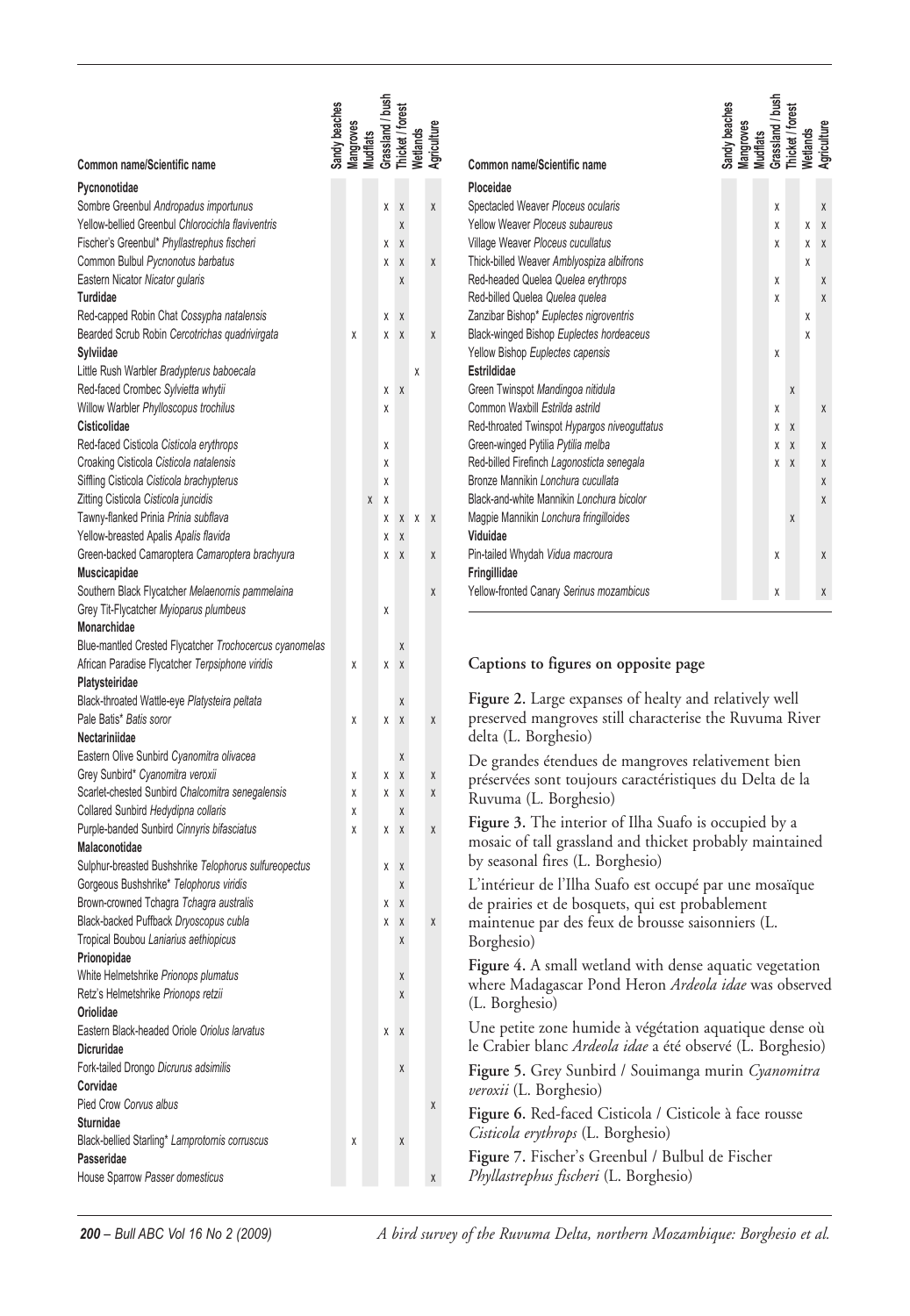

**Figure 1.** The Ruvuma Delta. The grey line marks the Mozambique/Tanzania border, yellow lines indicate those parts of the delta visited by boat. The falsecolour image (Landsat ETM+ of May 2000) shows mangroves (deep red), sand beaches and mudflats (pale grey), thicket/low forest (orange) and grassland/ bush (grey-green).

Le Delta de la Ruvuma. La ligne grise indique la frontière entre la Mozambique et laTanzanie, les lignes jaunes indiquent les parties du delta qui ont été prospectées en bateau. L'image couleur (Landsat ETM+ de mai 2000) indique les mangroves (rouge foncé), les plages de sable et les vasières (gris pâle), les bosquets et forêts basses (orange) et les prairies et broussailles (gris-vert).













*A bird survey of the Ruvuma Delta, northern Mozambique: Borghesio et al. Bull ABC Vol 16 No 2 (2009) – 201*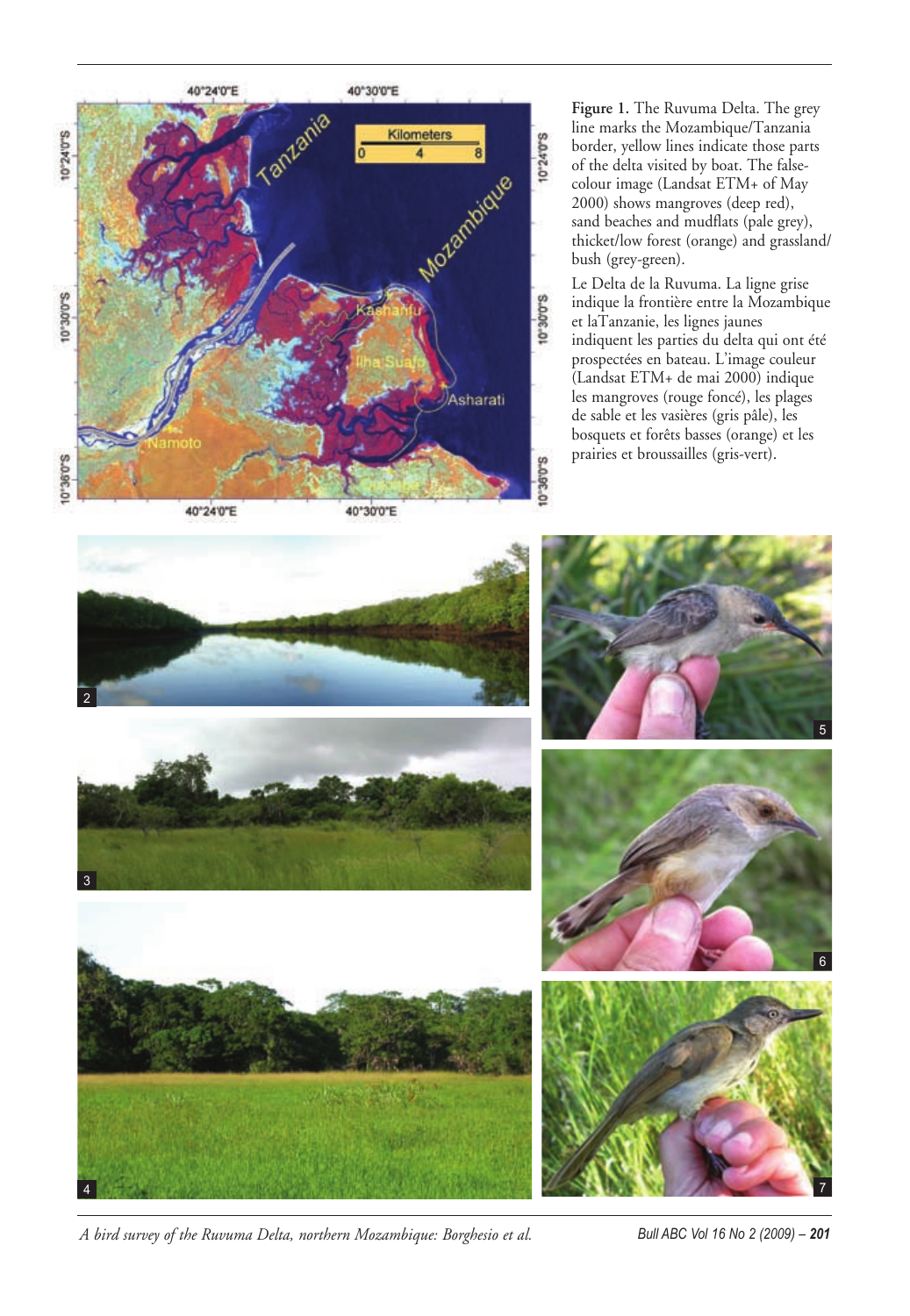One globally threatened species, Madagascar Pond Heron *Ardeola idae* (Endangered: BirdLife International 2000, 2004) was also recorded. At least nine individuals of this non-breeding migrant to the East African coastal region were observed on 11 May 2008 in different ponds and small lakes in the interior of Ilha Suafo. As these ponds were densely vegetated, we suspect that the total number of of Madagascar Pond Herons was larger than we counted. During the survey, there was no noticeable sign of breeding activity. Of 237 mist-netted individuals, only three (two Black-headed Weavers, and one Fischer's Greenbul *Phyllastrephus fischeri*) had a brood patch.

# *Other species*

Large mammals included Leopard *Panthera pardus*, Hippopotamus *Hippopotamus amphibius* and African Elephant *Loxodonta africana*. These species appeared to be quite widespread, but very shy and difficult to observe, undoubtedly due to human disturbance. Despite specific searches, we were unable to find any signs of the Dugong *Dugong dugon*, which, according to local people, disappeared from the area during the civil war.

We recorded four nesting attempts by sea turtles (three Green Turtles *Chelonia mydas* and one Hawksbill Turtle *Eretmochelys imbricata*); all these attempts were disrupted by human interference, and the adults were killed by local fishermen in at least two cases.

# **Discussion**

Considering the short duration and the preliminary nature of our survey, the 146 species that we observed are likely to represent only an incomplete checklist of the avifauna of the Ruvuma Delta. Moreover, the fact that our survey was made during the boreal spring did not permit us to estimate the importance of the delta as a wintering or staging site for migratory Palearctic birds. Despite this, our data reveal that the Ruvuma hosts a substantial proportion of the bird fauna of the East African Coastal biome and at least one globally threatened species. Further studies will certainly provide more evidence of the importance of this site for bird conservation, especially considering the still-low human population and vast expanses of well-preserved natural habitats. For instance, several villagers in the area indicated the presence of colonies of the Near Threatened African Skimmer *Rhynchops flavirostris*, which we were unable to locate.

Even though until recently the Mozambican side of the Ruvuma has not been subject to large-scale habitat destruction, the situation might rapidly change in the near future. We noted four main threats.

- **Oil and gas drilling.** The recent discovery of potentially important oil and gas reserves (Anadarko Petroleum Corporation 2007) will probably result in the development of large oil extraction facilities on both the Mozambican and the Tanzanian sides of the delta. At the time of our visit, the roads to Quionga and Namoto were being upgraded and broadened with funds provided by the oil companies, with much damage to the adjacent forest. It is still too early to judge the size of the environmental damage that oil extraction might cause to the Ruvuma, but the huge impacts seen in other African countries are sufficient to cause much concern.
- **Agricultural expansion.** Habitat clearance for agriculture is progressing rapidly. At Ilha Suafo, practically all of the people declared that they had moved to the island in the last few years due to increasing land scarcity on the mainland. We estimate that *c.*300 ha of natural vegetation (10% of available land) have been cleared on the island since 2000. Clearance was by cutting and burning the natural vegetation, and the best-developed patches of natural forest appeared to have been specifically targeted, perhaps due to their being located on more fertile soil. Although agriculture still occupies a relatively small fraction of land in the area, the rapid expansion of this activity suggests that it might become an important threat to biodiversity in the near future.
- **Hunting.** Hunting is intense in northern Mozambique, and has already caused the local extinction of the Dugong. Hunting is also a severe threat to sea turtles, whose nesting success is close to zero based on our observations, and to numerous species of mammals (duikers, bush pigs, elephant shrews). Birds are also regularly and intensively hunted, not only by adults who mainly target large birds